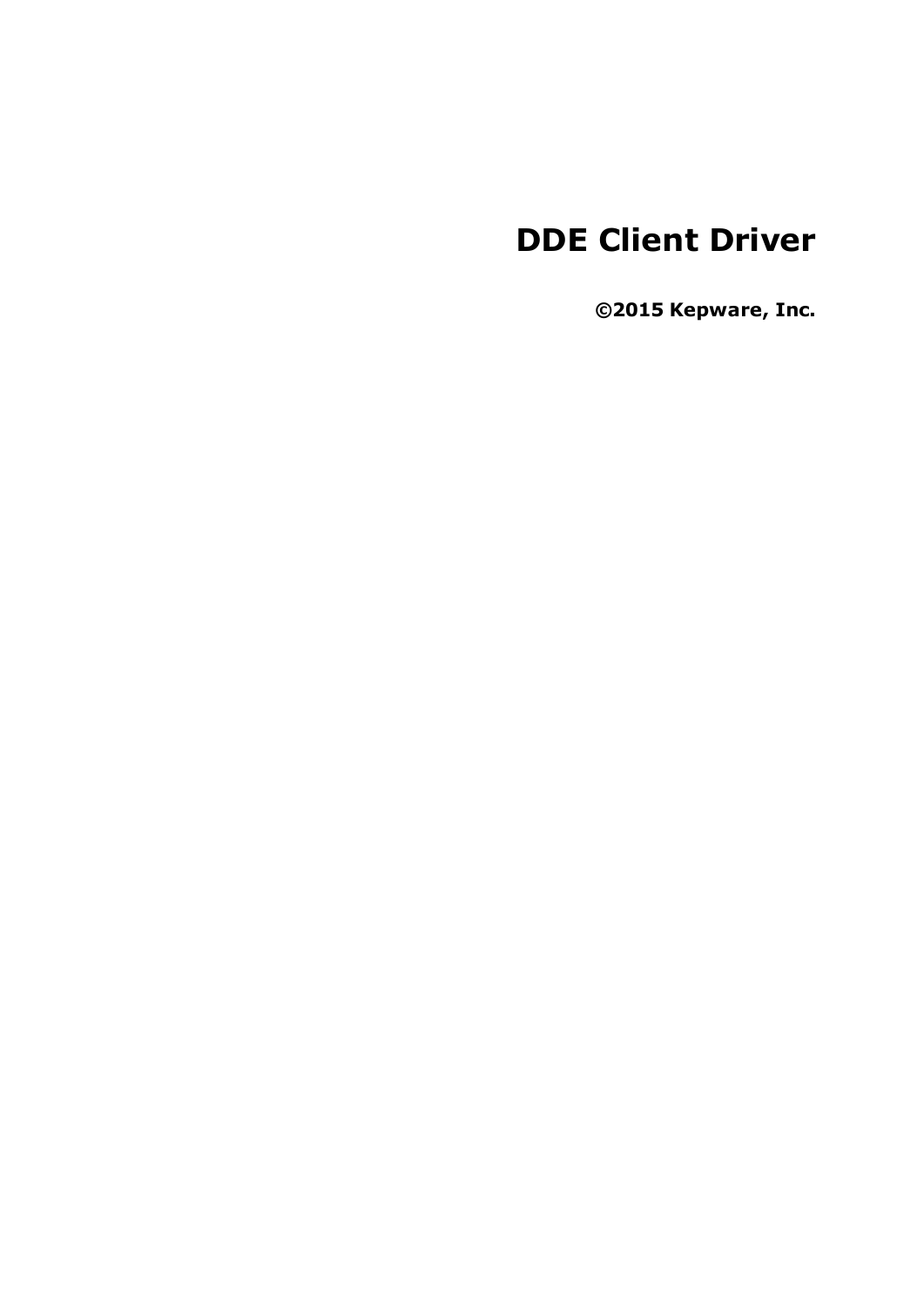# <span id="page-1-0"></span>**Table of Contents**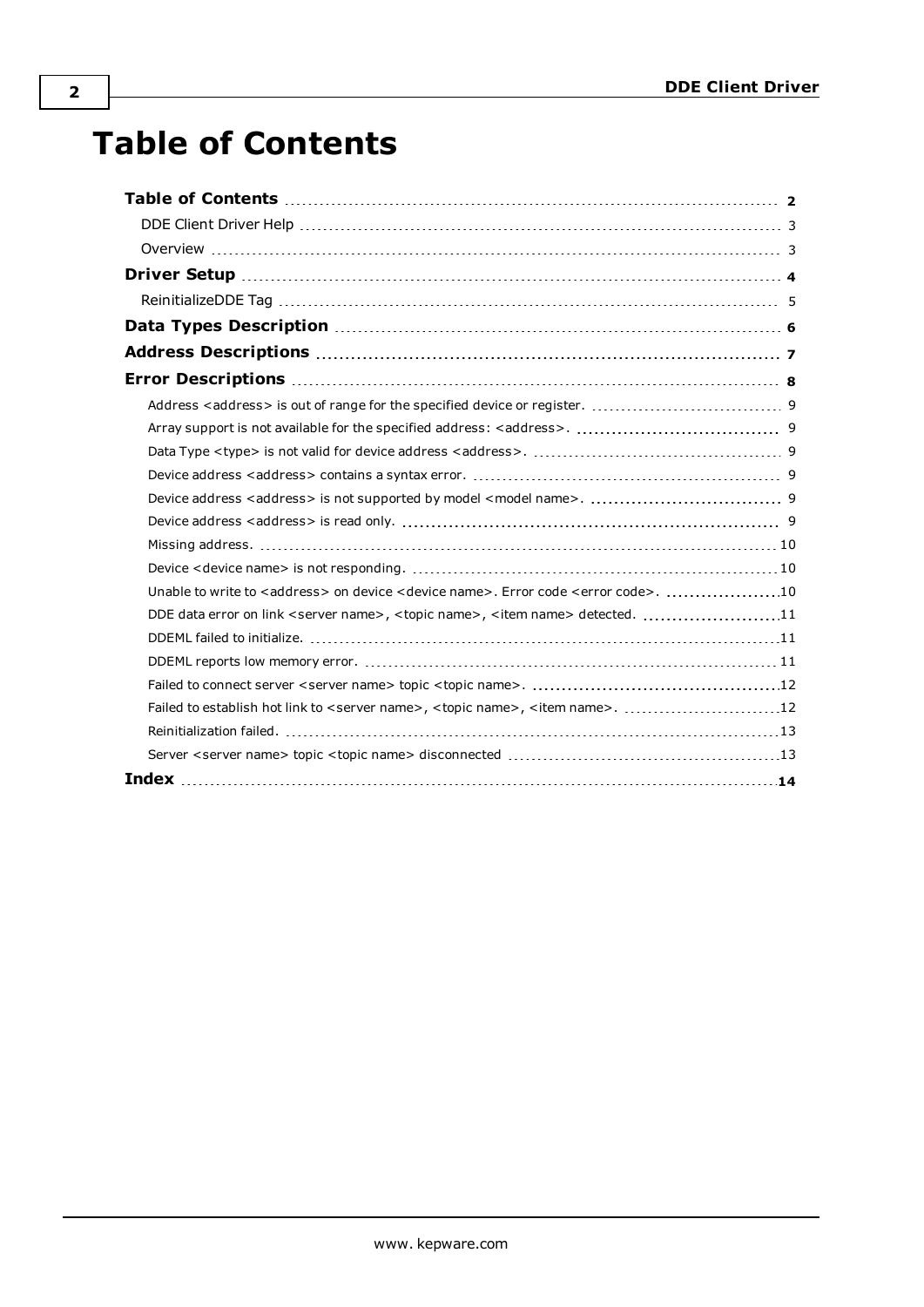#### <span id="page-2-0"></span>**DDE Client Driver Help**

Help version 1.018

#### **CONTENTS**

**[Overview](#page-2-1)** What is the DDE Client Driver?

#### **[Driver](#page-3-0) Setup**

How do I configure the DDE Client Driver to communicate with DDE servers?

#### **Data Types [Description](#page-5-0)**

What data types are supported by this driver?

#### **Address [Descriptions](#page-6-0)** How do I address a data location on a DDE server?

#### **Error [Descriptions](#page-7-0)**

What error messages are produced by the DDE Client Driver?

#### <span id="page-2-1"></span>**Overview**

The DDE Client Driver provides a reliable way to connect DDE Clients to OPC Client applications, including HMI, SCADA, Historian, MES, ERP, and countless custom applications.

#### **Features**

- The server provides single-point management of multiple DDE servers through OPC.
- The DDE Client Driver can communicate with any server that supports the standard CF TEXT DDE data format. It automatically reconnects when DDE servers are brought back online.
- Clients may reside on remote machines and communicate with this driver via OPC or NetDDE; however, the current version of this driver cannot access data from DDE servers running on remote machines.

**Note:** A ReinitializeDDE Tag is provided for the resolution of DDE communication failures. For more information, refer to **[ReinitializeDDE](#page-4-0) Tag**.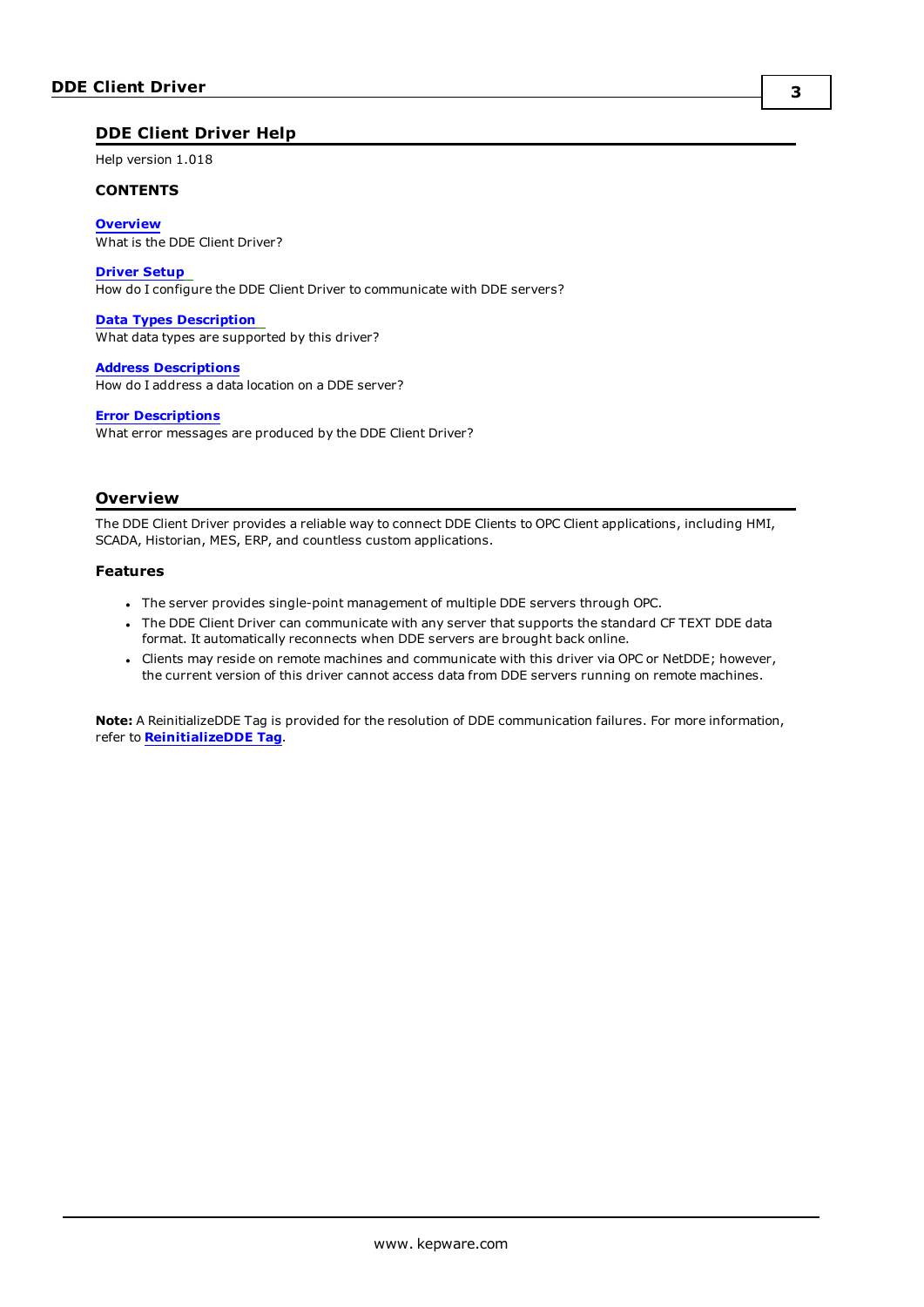### <span id="page-3-0"></span>**Driver Setup**

In the DDE Client Driver, the device in the OPC server project does not necessarily correspond to a physical device on a network. The device is actually a DDE client program that collects data provided by the various DDE servers on the system.

**Important:** The DDE Client Driver only supports one channel with one device (or one DDE client program). That device may be used to communicate with any number of physical devices through the DDE server applications, however. Furthermore, the OPC server project can have additional channels that use other drivers.

**Important:** For the DDE Client Driver to connect to DDE servers, the runtime must be allowed to interact with the desktop. For more information, refer to the "How To... Allow Desktop Interactions" section of the main server help file.

#### **DDE Server Communications**

Users may change the DDE Server Communication parameters at any time by right-clicking on the DDE Client Driver device and then selecting **Properties** | **DDE Server Communications**.

| $\mathbf{x}$<br>New Device - DDE Server Communications |                                                                                                      |  |
|--------------------------------------------------------|------------------------------------------------------------------------------------------------------|--|
| $-0$                                                   | seconds.<br>Request initial update after<br>5<br>÷<br>Check DDE servers every<br>seconds.<br>15<br>킄 |  |
| Cancel<br>$<$ Back<br>$N$ ext ><br>Help                |                                                                                                      |  |

Descriptions of the parameters are as follows:

<sup>l</sup> **Request initial update after** *x* **seconds:** This parameter specifies the amount of time that the driver should wait for a link's initial update before ensuring it an explicit request. This setting is useful for DDE servers that do not automatically send their clients an item's current value once a link to that item is made.

**Note:** Some DDE servers perform poorly when updates are requested while a large number of links are being created. It is recommended that a larger value be specified for these servers in order to allow time for all links to be created before the driver begins issuing requests for initial updates. Servers that automatically send initial updates when links are created should work well with any value.

<sup>l</sup> **Check DDE servers every** *x* **seconds:** This parameter specifies the amount of time that the driver will wait before checking whether all DDE links have received a data update. The valid range is 0 to 300 seconds. A value of zero disables the link check. The default setting is 15 seconds.

**Notes:**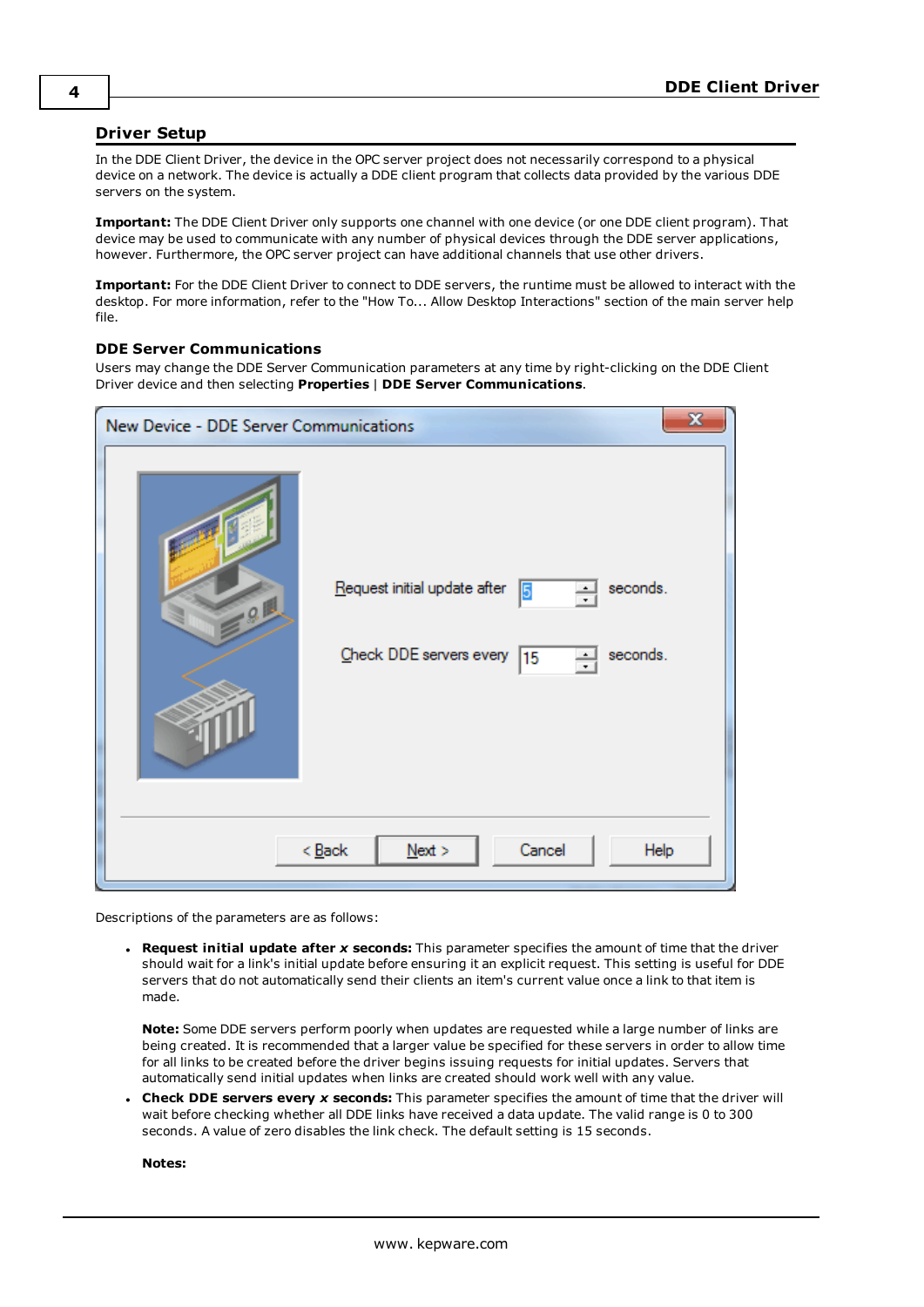- 1. This driver uses hot links, where a DDE server only passes data to the driver when the data value has changed. This provides a significant performance advantage over the alternative request/response loop approach because DDE transactions can be time consuming. The disadvantage of this method is that the driver may not receive notice that a DDE server has become unavailable (such as in an abnormal shutdown). Because of this possibility, users should configure the driver to check the DDE links. When checking a link, the driver makes an explicit request for data from the DDE server. If the DDE server does not respond to this request, the driver will attempt to reconnect. If the attempt fails, a message will be placed in the OPC server's Event Log, and the driver will continue attempting until the problem is resolved.
- 2. If a value of zero is chosen, the ReinitializeDDE Tag may need to be used in order to rebuild all links after a DDE server is brought back up. For more information, refer to **[ReinitializeDDE](#page-4-0) Tag**.

#### **Defining Tags**

A tag must be created for each DDE item that will be available to OPC clients. For information on specifying the link between a tag and an item provided by a DDE server, refer to **Address [Descriptions](#page-6-0)**.

#### <span id="page-4-0"></span>**ReinitializeDDE Tag**

The DDE Client Driver is usually able to automatically establish a hot link whenever a DDE server makes a properly addressed item available. It can also detect when that item becomes unavailable. In rare cases, it may be necessary to reinitialize the driver in order to properly link with DDE items after a communications breakdown. This operation is initiated by writing True (any non-zero value) to the ReinitializeDDE Tag. Success or failure will be reported in the OPC server's Event Log. Common causes of failure include one or more tags with an invalid address, and DDE servers that are not currently running.

**Note:** The ReinitializeDDE Tag is automatically created by the driver, and is located through the client's tag browser in the "<device name>.InternalTags" group. If the OPC Quick Client is launched from the OPC server, the ReinitializeDDE Tag will be placed at the device level.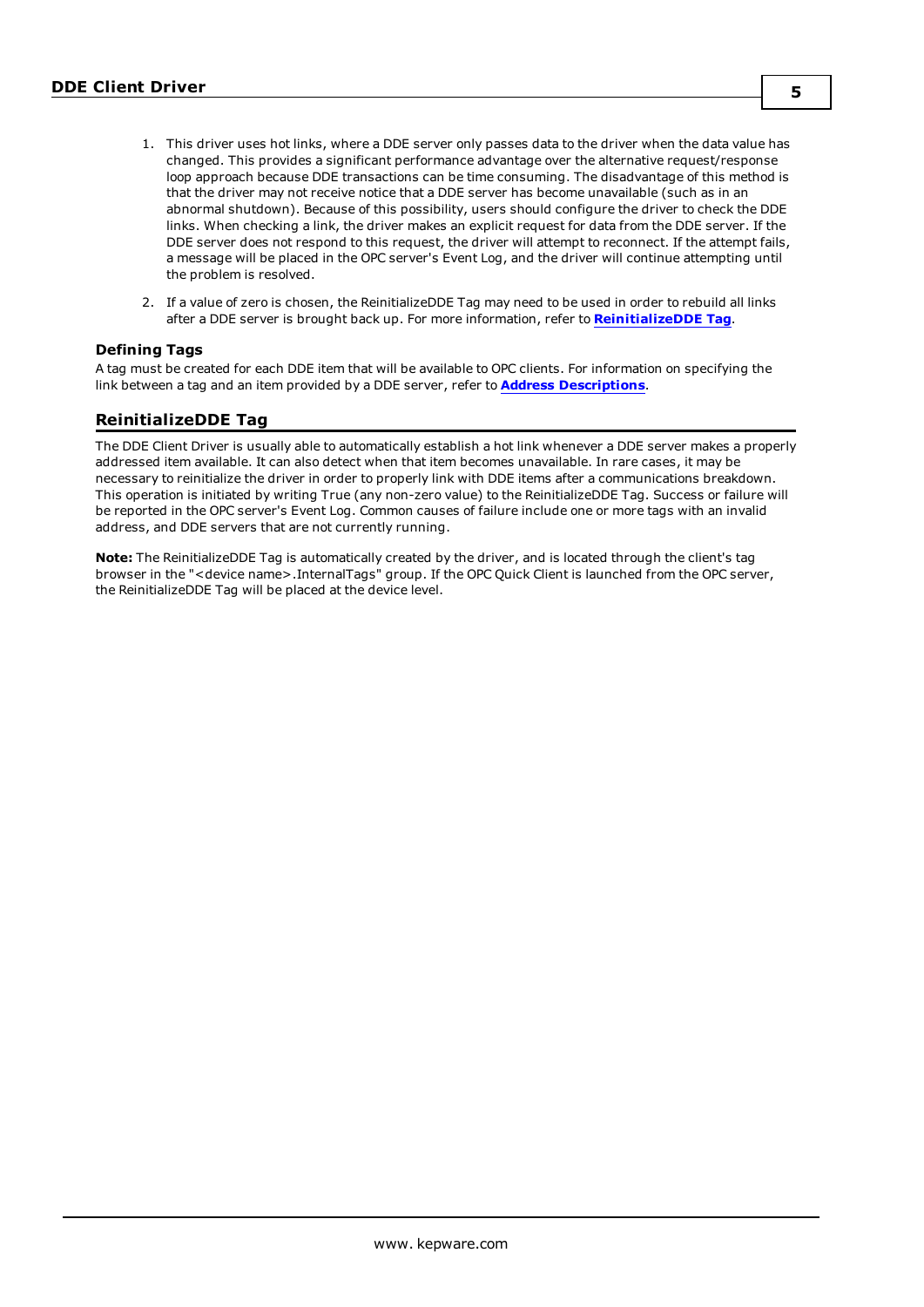## <span id="page-5-0"></span>**Data Types Description**

<span id="page-5-7"></span><span id="page-5-5"></span><span id="page-5-1"></span>

| <b>Data Type</b> | <b>Description</b>                                                                         |
|------------------|--------------------------------------------------------------------------------------------|
| <b>Boolean</b>   | Single bit                                                                                 |
| <b>Byte</b>      | Unsigned 8-bit value                                                                       |
|                  | bit 0 is the low bit                                                                       |
|                  | bit 7 is the high bit                                                                      |
| Char             | Signed 8-bit value                                                                         |
|                  | bit 0 is the low bit                                                                       |
|                  | bit 6 is the high bit                                                                      |
|                  | bit 7 is the sign bit                                                                      |
| Word             | Unsigned 16-bit value                                                                      |
|                  | bit 0 is the low bit                                                                       |
|                  | bit 15 is the high bit                                                                     |
| Short            | Signed 16-bit value                                                                        |
|                  | bit 0 is the low bit                                                                       |
|                  | bit 14 is the high bit                                                                     |
|                  | bit 15 is the sign bit                                                                     |
| <b>DWord</b>     | Unsigned 32-bit value                                                                      |
|                  |                                                                                            |
|                  | bit 0 is the low bit                                                                       |
|                  | bit 31 is the high bit                                                                     |
| Long             | Signed 32-bit value                                                                        |
|                  | bit 0 is the low bit                                                                       |
|                  | bit 30 is the high bit                                                                     |
|                  | bit 31 is the sign bit                                                                     |
| Float            | 32-bit Floating point value.                                                               |
|                  | The driver interprets two consecutive 16-bit registers as a Floating point value by making |
|                  | the second register the high word and the first register the low word.                     |
| Double           | 64-bit Floating point value                                                                |
| String           | Zero terminated character array. This driver limits string lengths to 256 characters.      |

<span id="page-5-6"></span><span id="page-5-4"></span><span id="page-5-3"></span><span id="page-5-2"></span>**Note:** The default data type is DWord.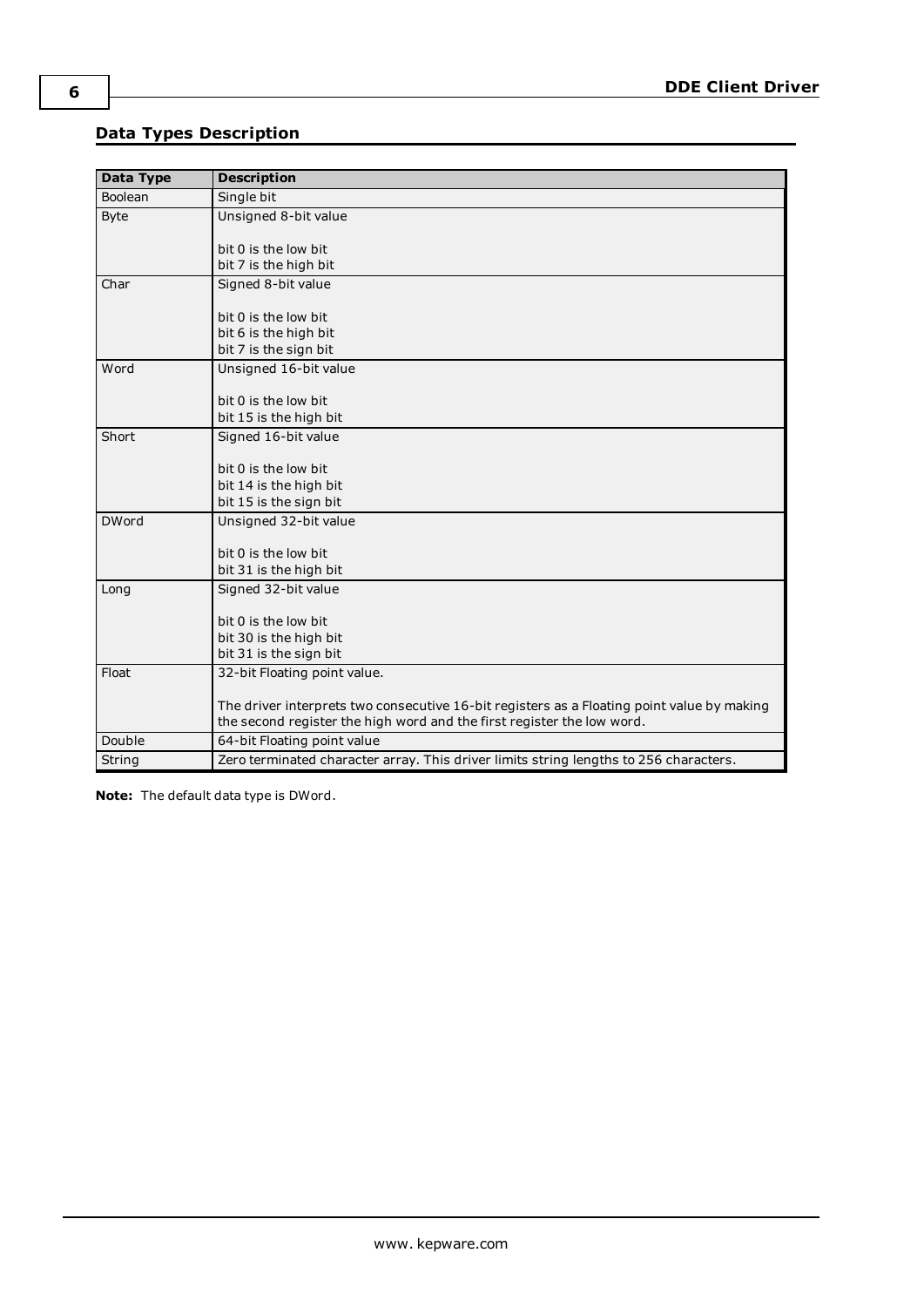#### <span id="page-6-0"></span>**Address Descriptions**

The DDE Client Driver supports standard DDE addressing. An example of the syntax is as follows:

*<DDE Service Name>|<Topic Name>!<Item Name>*

Descriptions of the elements are as follows:

- <sup>l</sup> **DDE Service Name:** The name that an application exposes for DDE communication. It is often the same as the application name.
- **· Topic Name:** The name that an application gives to a logical grouping of addressable items.
- **.** Item Name: The name of the specific data item associated with a topic.

#### **Notes:**

- 1. An example of the syntax is "Excel|Sheet3!R1C1". This example demonstrates how to access a value from a Microsoft Excel spreadsheet. The DDE service name is "Excel," the topic name is the name of the sheet that will be accessed ("Sheet3"), and the item name is the spreadsheet cell that will be accessed ("R1C1" for row 1 and column 1). These same principles can be applied to any DDE server.
- 2. For a specific DDE server application's service, topic and item names, refer to its documentation.

#### **Addressing Notes**

- 1. The address is not case sensitive.
- 2. An equal sign (=) may precede an address, but will be ignored by the driver.
- 3. Single quotation marks will not be removed before an address is passed to the DDE server application. For example, "Excel|'Sheet3'!R1C1" will not work because there are no single quotes in the worksheet name. Instead, the address should be "Excel|Sheet3!R1C1".
- 4. Spaces are valid and will be passed to the DDE server application. For example, "Excel|Test Sheet!R1C1" is valid. There is a space between Test and Sheet.
- 5. This driver cannot address data on remote machines using NetDDE; thus, any address containing the string "ndde\$" is invalid. The client application can access the data collected by this driver via NetDDE and OPC.
- 6. The DDE Client Driver will accept any address that has valid syntax, but it will not tell if the specified DDE server, topic, and item are available until a tag is made active by a client application. If a link for that tag cannot be made at that time, the tag's data quality will be set to bad and an appropriate error message will be placed in the OPC server's Event Log. For more information, refer to **Error [Descriptions](#page-7-0)**. service name; however, users may experience difficulties establishing links to these items.
- 7. Although the OPC server can also act as a DDE server, users should not attempt to access its items with this driver. Any address using the default service name of the OPC server will not be accepted. This should not present a problem because the purpose of this driver is to provide OPC connectivity to other DDE servers via the OPC server and this driver. This driver allows users to connect to items in the OPC server in order to change its default DDE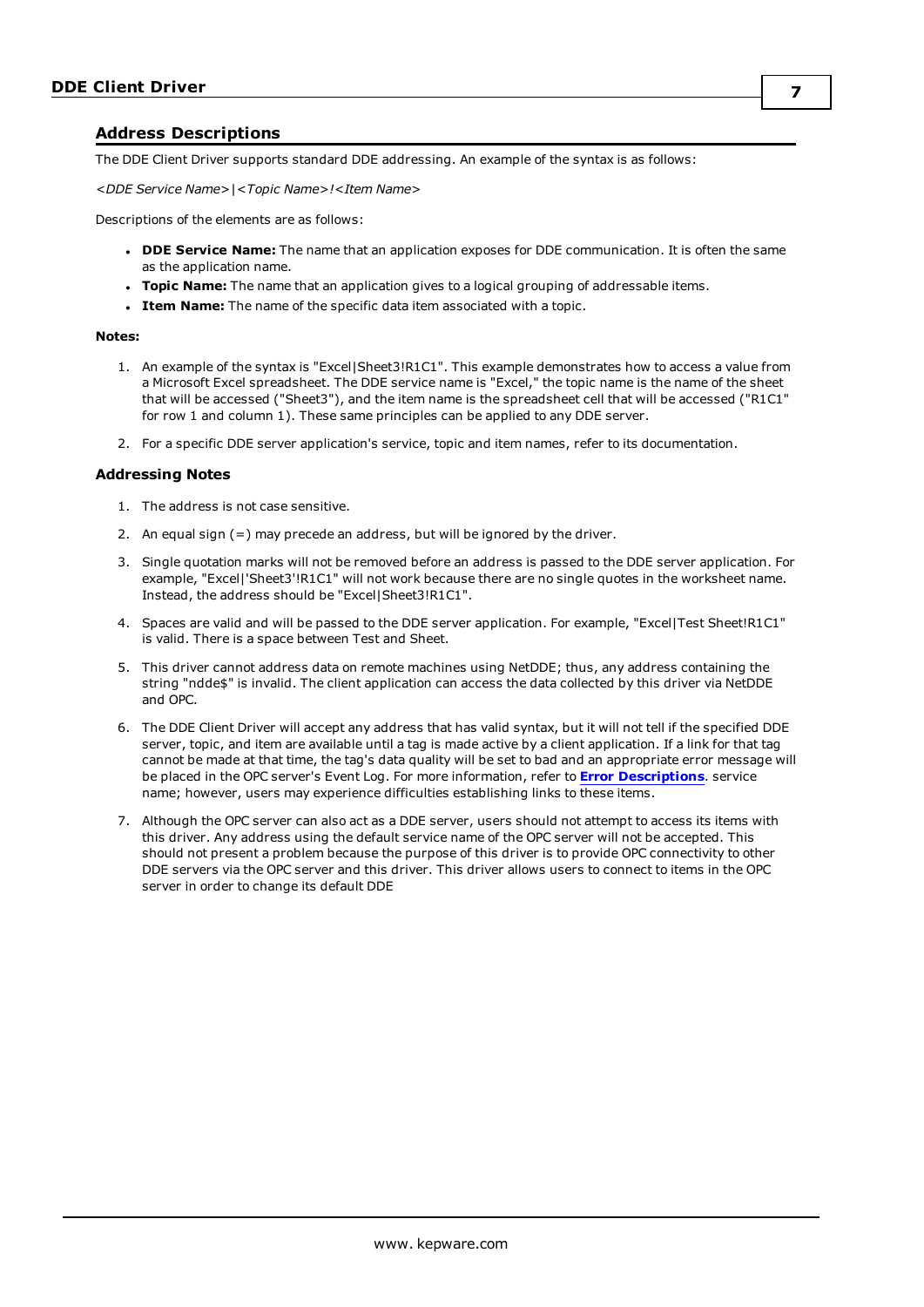### <span id="page-7-0"></span>**Error Descriptions**

The following error/warning messages may be generated. Click on the link for a description of the message.

#### **Address Validation**

**Address [<address>](#page-8-0) is out of range for the specified device or register. Array support is not available for the specified address: [<address>.](#page-8-1) Data Type <type> is not valid for device address [<address>.](#page-8-2) Device address [<address>](#page-8-3) contains a syntax error. Device address [<address>](#page-8-4) is not supported by model <model name>. Device address [<address>](#page-8-5)** is read only. **Missing [address.](#page-9-0)**

#### **Device Status Messages**

**Device <device name> is not [responding.](#page-9-1) Unable to write to [<address>](#page-9-2) on device <device name>. Error code <error code>.**

#### **DDE Client Driver Specific Messages**

**DDE data error on link <server name>, <topic name>, <item name> [detected.](#page-10-0) DDEML failed to [initialize.](#page-10-1) DDEML reports low [memory](#page-10-2) error. Failed to [connect](#page-11-0) server <server name> topic <topic name>. Failed to [establish](#page-11-1) hot link to <server name>, <topic name>, <item name>. [Reinitialization](#page-12-0) failed. Server <server name> topic <topic name> [disconnected.](#page-12-1)**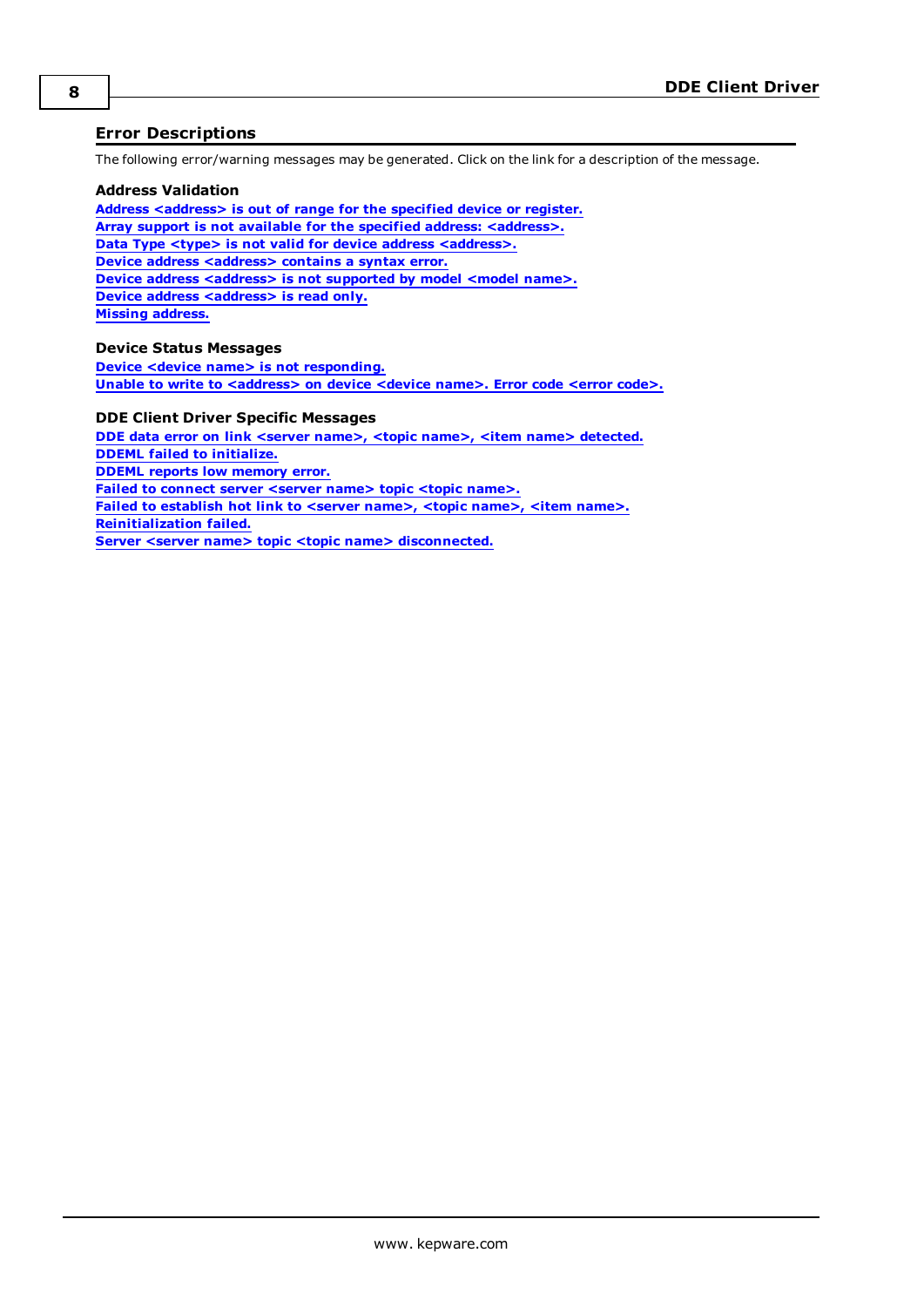### <span id="page-8-0"></span>**Address <address> is out of range for the specified device or register.**

### **Error Type:**

Warning

## **Possible Cause:**

A tag address that contains the DDE service name of the OPC server has been entered.

#### **Solution:**

<span id="page-8-1"></span>The OPC server should not use the DDE Client Driver to serve data to itself.

#### **Array support is not available for the specified address: <address>.**

#### **Error Type:**

Warning

#### **Possible Cause:**

A tag address that has been specified statically contains an array reference for an address type that doesn't support arrays.

#### **Solution:**

<span id="page-8-2"></span>Re-enter the address in the client application to remove the array reference or correct the address type.

#### **Data Type <type> is not valid for device address <address>.**

#### **Error Type:**

Warning

#### **Possible Cause:**

A tag address that has been specified statically has been assigned an invalid data type.

#### **Solution:**

<span id="page-8-3"></span>Modify the requested data type in the client application.

#### **Device address <address> contains a syntax error.**

#### **Error Type:**

Warning

#### **Possible Cause:**

A tag address that has been specified statically contains one or more invalid characters.

#### **Solution:**

<span id="page-8-4"></span>Re-enter the address in the client application.

### **Device address <address> is not supported by model <model name>.**

#### **Error Type:**

Warning

#### **Possible Cause:**

A tag address that has been specified statically references a location that is valid for the communications protocol but not supported by the target device.

#### **Solution:**

Verify that the address is correct; if it is not, re-enter it in the client application. Also verify that the selected model name for the device is correct.

#### <span id="page-8-5"></span>**Device address <address> is read only.**

#### **Error Type:** Warning

#### **Possible Cause:**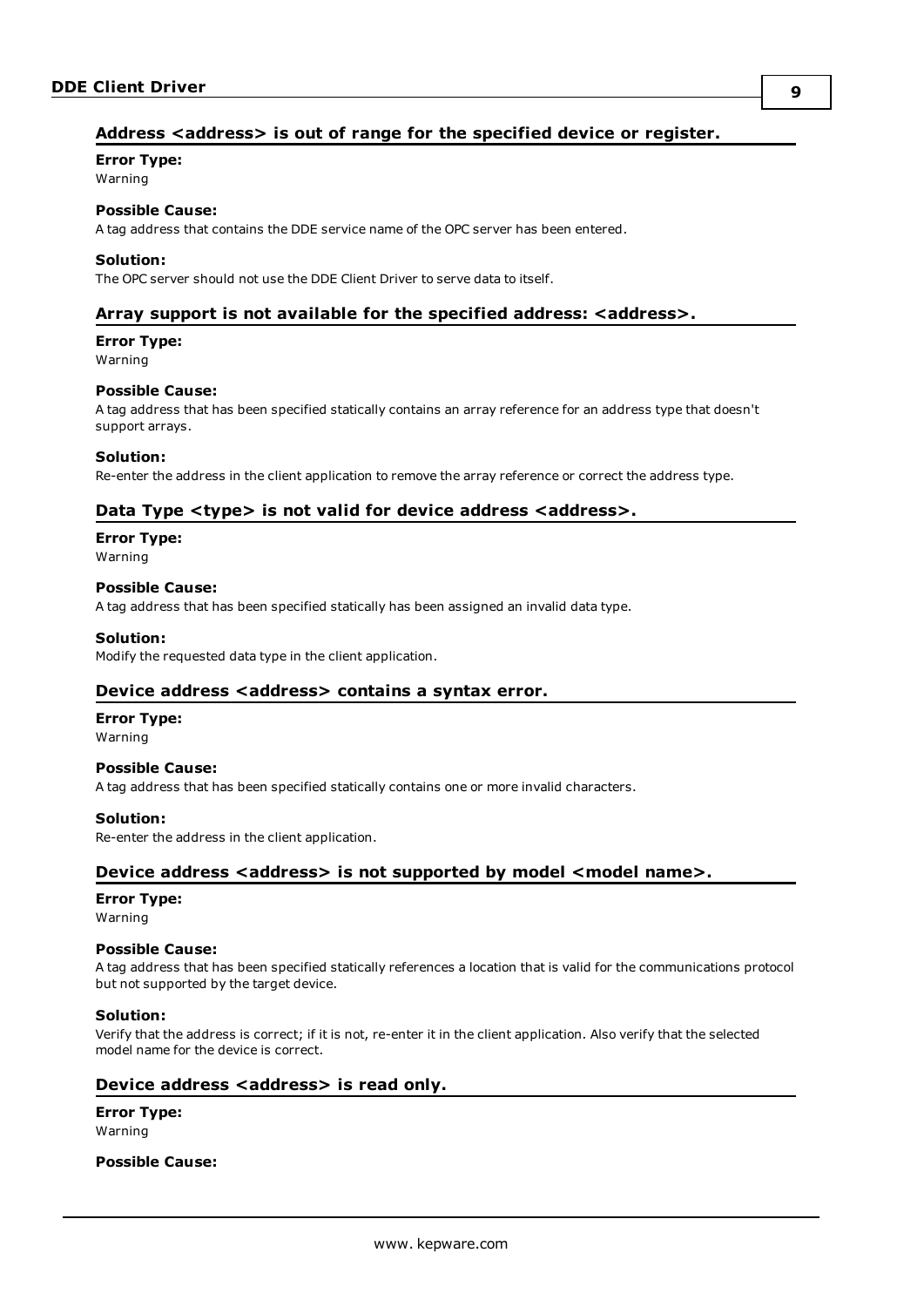A tag address that has been specified statically has a requested access mode that is not compatible with what the device supports for that address.

#### **Solution:**

<span id="page-9-0"></span>Change the access mode in the client application.

#### **Missing address.**

**Error Type:**

Warning

#### **Possible Cause:**

A tag address that has been specified statically has no length.

#### **Solution:**

<span id="page-9-1"></span>Re-enter the address in the client application.

#### **Device <device name> is not responding.**

#### **Error Type:**

Serious

#### **Possible Cause:**

- 1. The serial connection between the device and the host PC is broken.
- 2. The communication parameters for the serial connection are incorrect.
- 3. The named device may have been assigned an incorrect Network ID.
- 4. The response from the device took longer to receive than the amount of time specified in the "Request Timeout" device setting.

#### **Solution:**

- 1. Verify the cabling between the PC and the device.
- 2. Verify that the specified communication parameters match those of the device.
- 3. Verify that the Network ID given to the named device matches that of the actual device.
- 4. Increase the Request Timeout setting so that the entire response can be handled.

### <span id="page-9-2"></span>**Unable to write to <address> on device <device name>. Error code <error code>.**

#### **Error Type:**

Serious

#### **Possible Cause:**

- 1. The serial connection between the device and the host PC is broken.
- 2. The communication parameters for the serial connection are incorrect.
- 3. The named device may have been assigned an incorrect Network ID.
- 4. For more information, refer to the specific error code in the table below.

#### **Solution:**

- 1. Verify the cabling between the PC and the device.
- 2. Verify that the specified communication parameters match those of the device.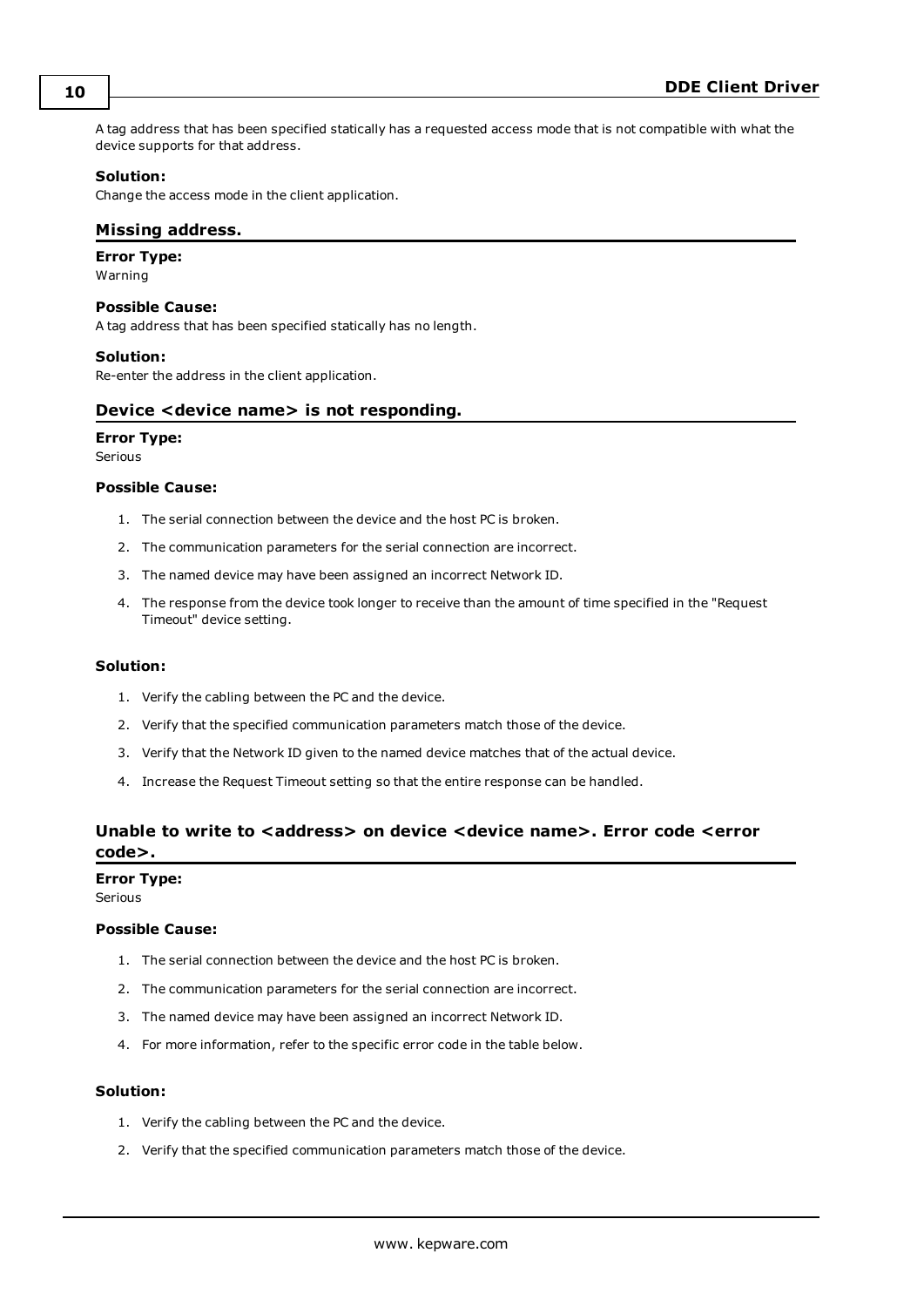- 3. Verify that the Network ID given to the named device matches that of the actual device.
- 4. For more information, refer to the specific error code in the table below.

| <b>Error Code</b> | <b>Description</b>         |
|-------------------|----------------------------|
| 0x0000            | DMLERR NO ERROR            |
| 0x4000            | DMLERR ADVACKTIMEOUT       |
| 0x4001            | DMLERR BUSY                |
| 0x4002            | DMLERR DATAACKTIMEOUT      |
| 0x4003            | DMLERR DLL NOT INITIALIZED |
| 0x4005            | DMLERR EXECACKTIMEOUT      |
| 0x4006            | DMLERR INVALIDPARAMETER    |
| 0x4008            | DMLERR MEMORY ERROR        |
| 0x4009            | DMLERR NOTPROCESSED        |
| 0x400A            | DMLERR_NO_CONV_ESTABLISHED |
| 0x400B            | DMLERR POKEACKTIMEOUT      |
| 0x400C            | DMLERR POSTMSG FAILED      |
| 0x400D            | DMLERR REENTRANCY          |
| 0x400E            | DMLERR SERVER DIED         |
| 0x4010            | DMLERR UNADVACKTIMEOUT     |

#### <span id="page-10-0"></span>**DDE data error on link <server name>, <topic name>, <item name> detected.**

#### **Error Type:**

Serious

#### **Possible Cause:**

- 1. The driver was unable to convert CF\_TEXT data from a DDE server to a numerical type.
- 2. An attempt was made to write a string that is too long.

#### **Solution:**

- 1. Ensure that the DDE server is configured to send numerical data (in CF\_TEXT format) if the client is expecting numerical data.
- 2. Ensure that strings are within length requirements.

### **See Also:**

<span id="page-10-1"></span>**Data Types [Description](#page-5-0)**

#### **DDEML failed to initialize.**

## **Error Type:**

Fatal

### **Possible Cause:**

The Microsoft Windows DDE Management Library .dll failed to register the DDE Client Driver properly.

#### **Solution:**

<span id="page-10-2"></span>Shut down all unnecessary applications and restart the OPC server project.

#### **DDEML reports low memory error.**

#### **Error Type:** Serious

#### **Possible Cause:**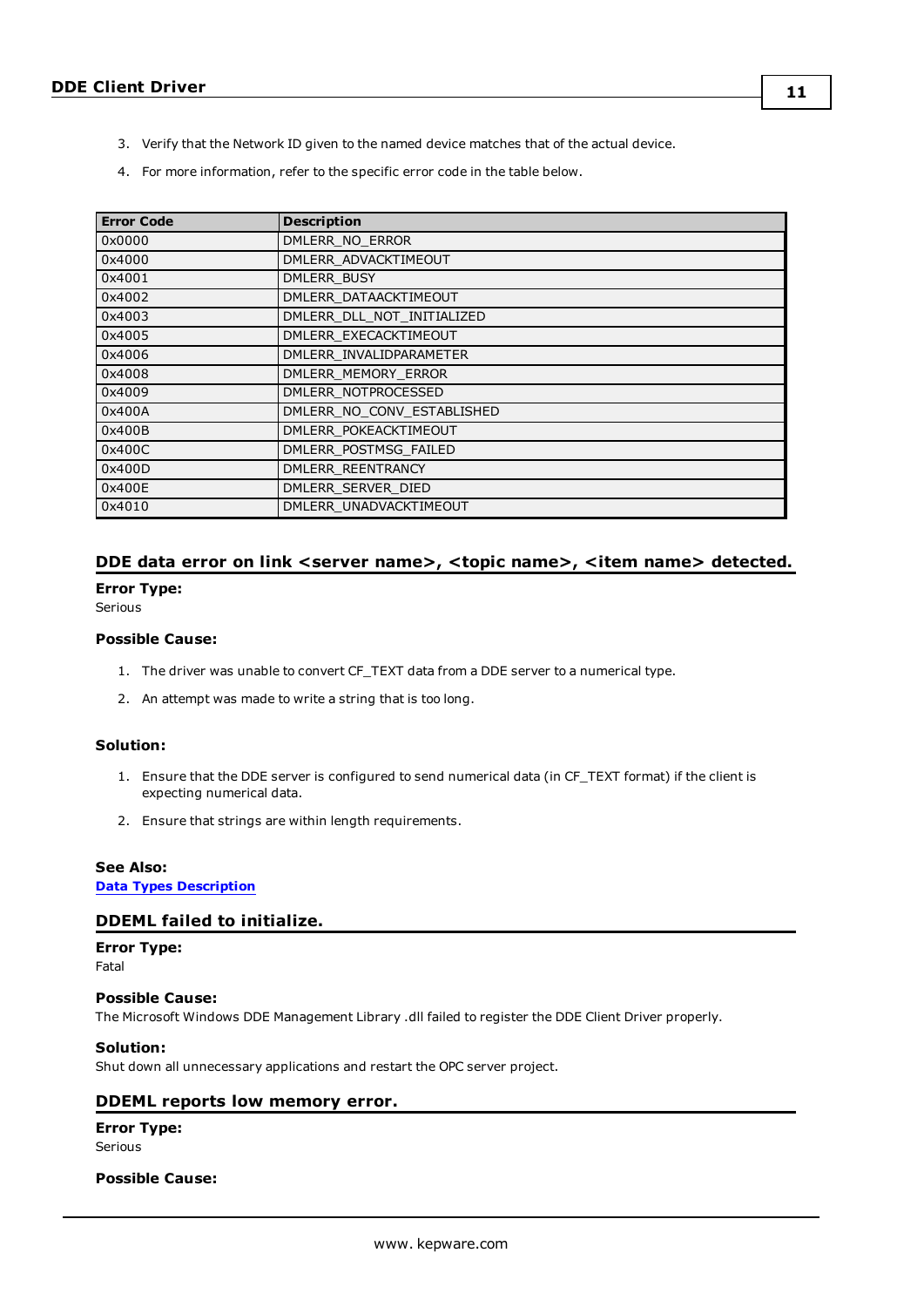The Microsoft Windows DDE Management Library dll has exceeded its resource limit due to a prolonged race condition. This occurs when the server outruns the client.

#### **Solution:**

- 1. If possible, decrease the update rate of the DDE server.
- 2. Reduce the size of the OPC server project.

#### <span id="page-11-0"></span>**Failed to connect server <server name> topic <topic name>.**

#### **Error Type:**

Serious

#### **Possible Cause:**

- 1. The address is incorrect.
- 2. The DDE server is not running.
- 3. The DDE server does not support the specified topic.

#### **Solution:**

- 1. Ensure that the address is correct.
- 2. Ensure that the DDE server is running.
- 3. Ensure that the DDE server supports specified topic.
- 4. If a zero has been specified as the server check interval, use the ReinitializeDDE Tag.

#### **See Also:**

**[Driver](#page-3-0) Setup [ReinitalizeDDE](#page-4-0) Tag**

#### <span id="page-11-1"></span>**Failed to establish hot link to <server name>, <topic name>, <item name>.**

**Error Type:**

### Serious

#### **Possible Cause:**

- 1. The address is incorrect.
- 2. The DDE server is not running.
- 3. The DDE server does not support the specified item.

#### **Solution:**

- 1. Ensure that the address is correct.
- 2. Ensure that the DDE server is running.
- 3. Ensure that the DDE server supports specified item.
- 4. If a zero has been specified as the server check period, use the ReinitializeDDE Tag.

**See Also: [Driver](#page-3-0) Setup [ReinitalizeDDE](#page-4-0) Tag**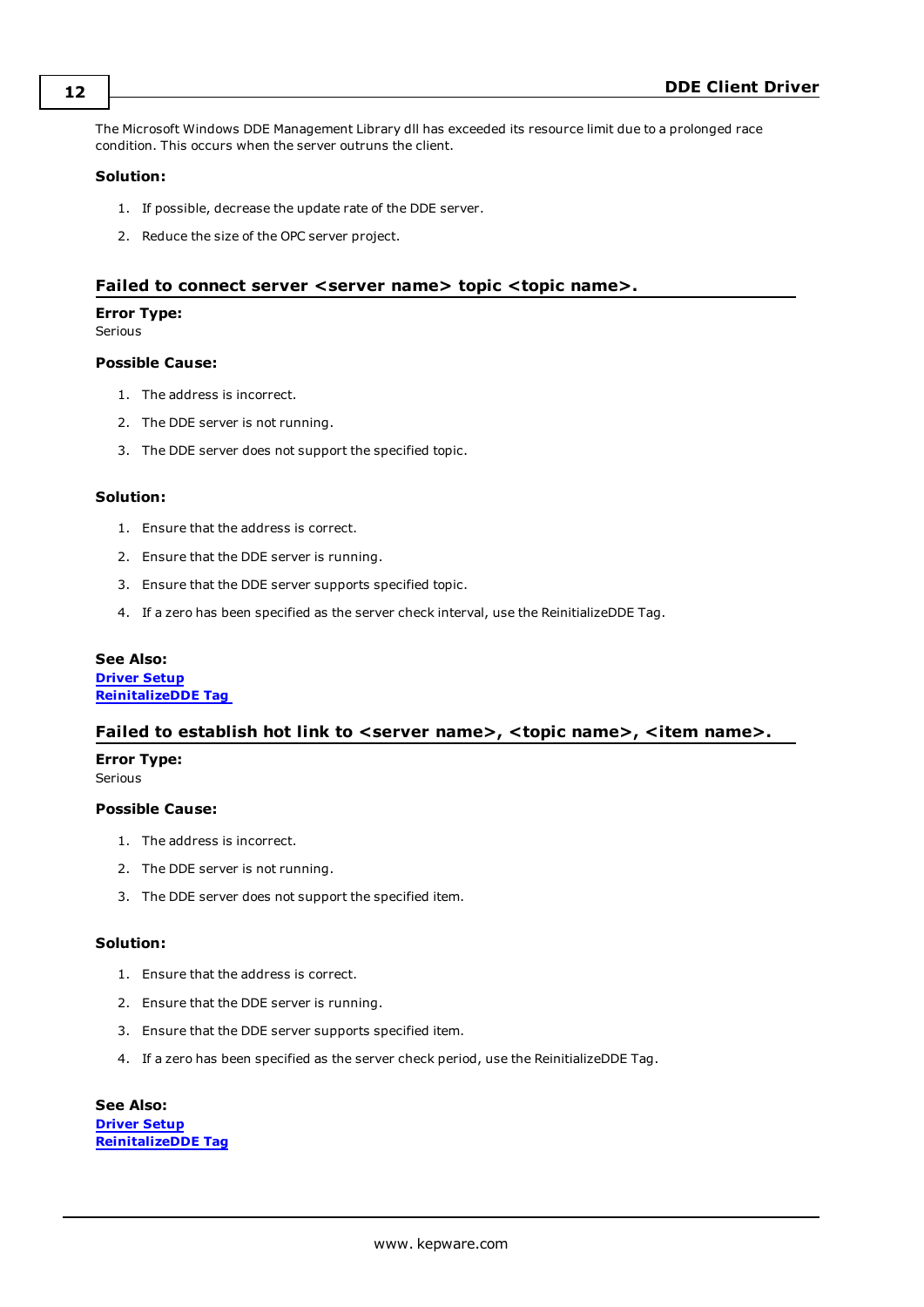### <span id="page-12-0"></span>**Reinitialization failed.**

## **Error Type:**

Serious

**Possible Cause:**

One or more links could not be made.

#### **Solution:**

<span id="page-12-1"></span>Check to see if the server in question is running and supports the specified topic and item.

#### **Server <server name> topic <topic name> disconnected**

#### **Error Type:**

Serious

#### **Possible Cause:**

The specified DDE server has stopped running.

#### **Solution:**

- 1. Restart the DDE server in question.
- 2. If a zero has been specified for the server check period, use the ReinitializeDDE Tag.

**See Also: [Driver](#page-3-0) Setup [ReinitalizeDDE](#page-4-0) Tag**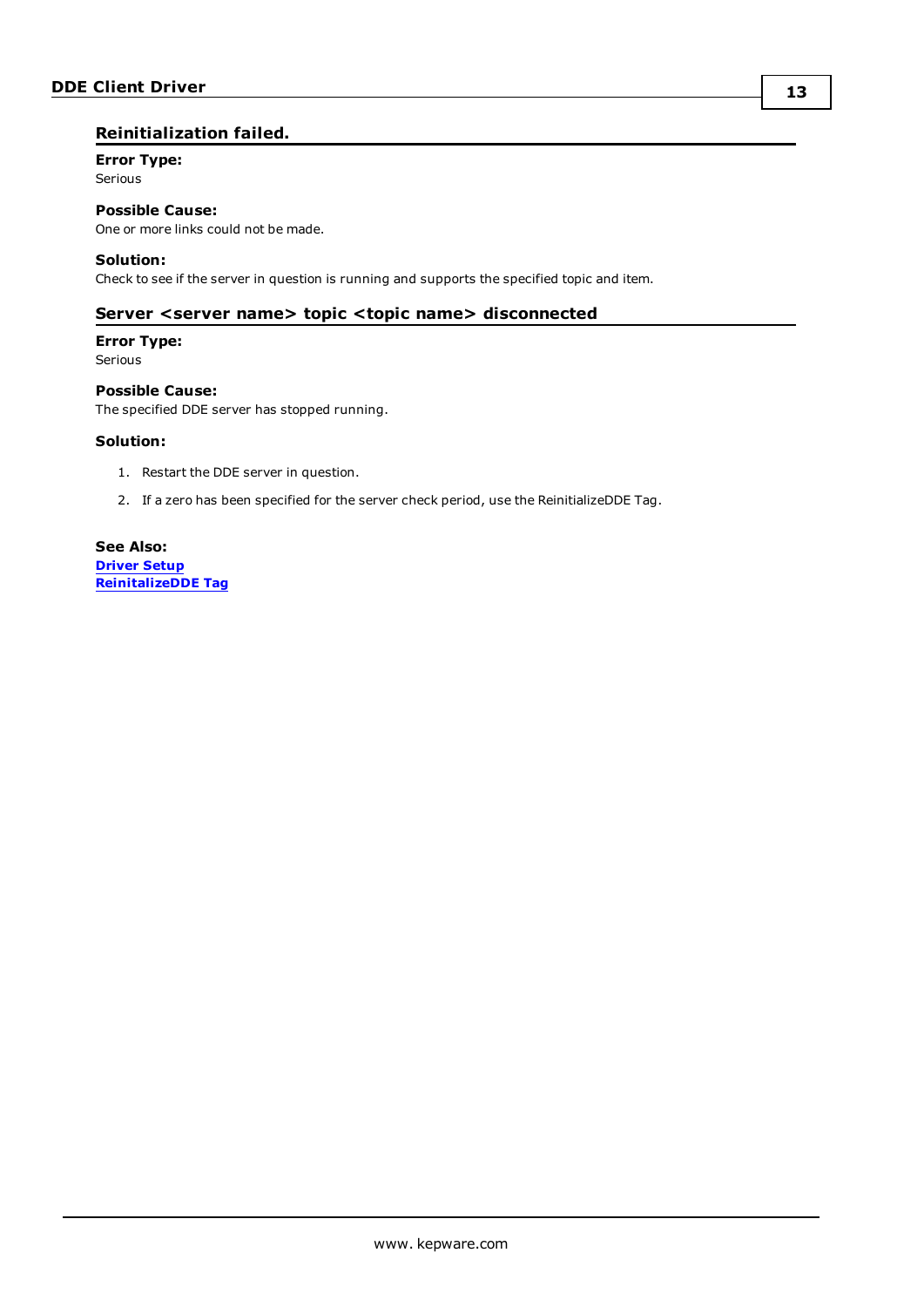# <span id="page-13-0"></span>**Index**

## **A**

Address <address> is out of range for the specified device or register. [9](#page-8-0) Address Descriptions [7](#page-6-0) Array support is not available for the specified address: <address>. [9](#page-8-1)

## **B**

BCD [6](#page-5-0) Boolean [6](#page-5-1)

## **D**

Data Type <type> is not valid for device address <address>. [9](#page-8-2) Data Types Description [6](#page-5-0) DDE data error on link <server name>, <topic name>, <item name> detected. [11](#page-10-0) DDEML failed to initialize. [11](#page-10-1) DDEML reports low memory error. [11](#page-10-2) Device <device name> is not responding. [10](#page-9-1) Device address <address> contains a syntax error. [9](#page-8-3) Device address <address> is not supported by model <model name>. [9](#page-8-4) Device address <address> is read only. [9](#page-8-5) Driver Setup [4](#page-3-0) DWord [6](#page-5-2)

## **E**

Error Descriptions [8](#page-7-0)

## **F**

Failed to connect server <server name> topic <topic name>. [12](#page-11-0) Failed to establish hot link to <server name>, <topic name>, <item name>. [12](#page-11-1) Float [6](#page-5-3)

## **L**

LBCD [6](#page-5-0) Long [6](#page-5-4)